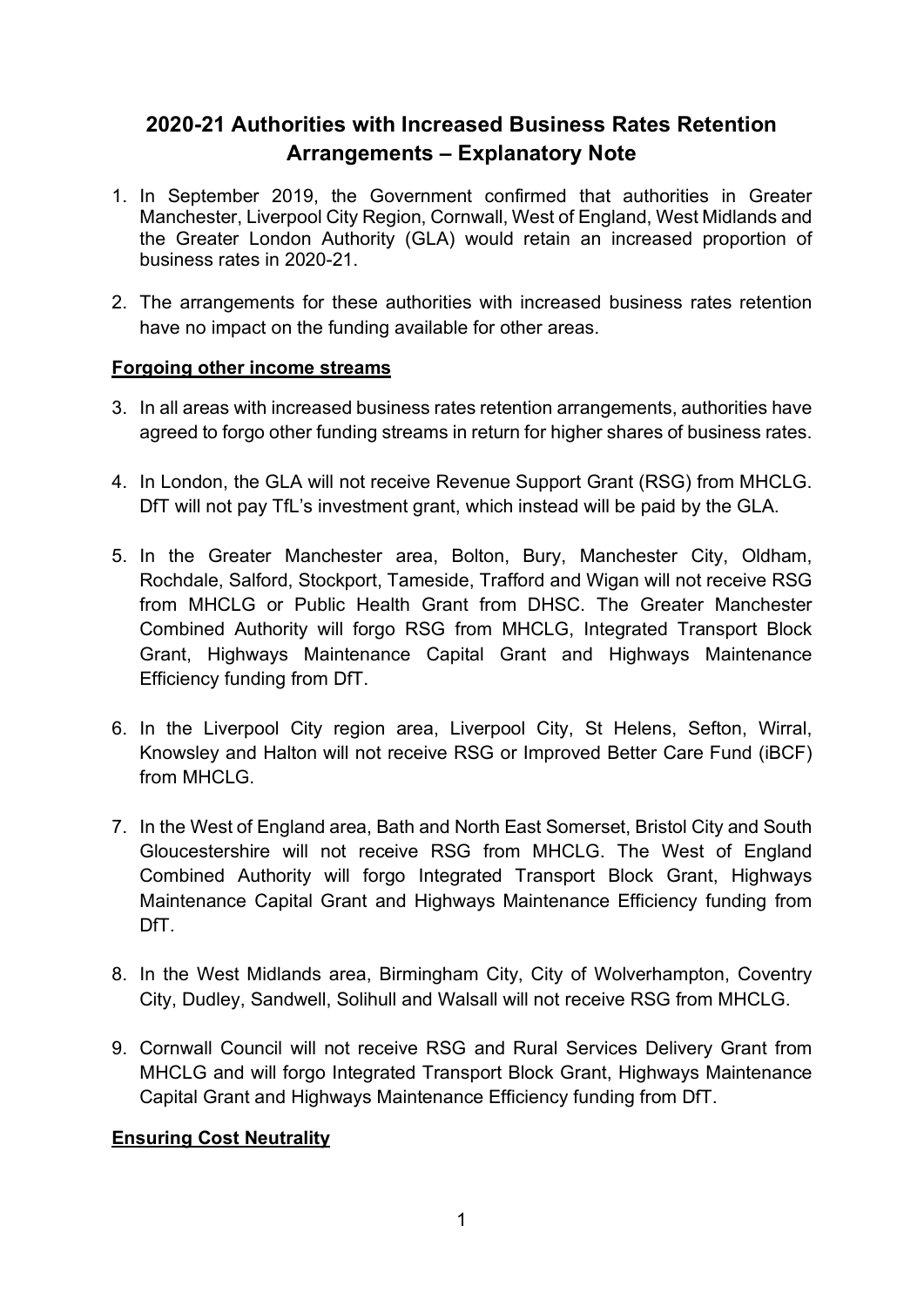- 10.All authorities with increased business rates retention arrangements are cost neutral at the point of delivery, although there is a cost to the Exchequer arising from the additional growth forgone. The baseline funding levels (BFLs) and business rates baselines (BRBs) are re-calculated for each of the participating authorities to reflect:
	- a. the value of the funding streams that they are forgoing; and
	- b. the value of their increased share of business rates.
- 11.For each authority, the difference between its new BFL and BRB represents the revised tariff or top-up that it will pay or receive in 2020-21.
- 12.BFLs, BRBs and tariffs and top-ups will be calculated for the authorities with increased business rates retention arrangements, reflecting 2020-21 grant totals.

#### Calculating Baseline Funding Levels (BFLs)

- 13.In order to calculate the revised BFL for each authority with increased business rates retention arrangements for 2020-21, we sum:
	- a. the value of the grant(s) that the authority will forgo in 2020-21; and
	- b. the authority's BFL for 2020-21 as if it had remained in the 50% rates retention scheme, i.e. the authority's 2019-20 BFL (as under 50% rates retention), uprated by the change in the small business rating multiplier between 2019-20 and 2020-21.

#### Calculating Business Rates Baselines (BRBs)

- 14.BRBs were established for each authority in the 2013-14 Local Government Finance Settlement in order to calculate authorities' tariffs and top-ups for that year. They were adjusted to take account of the 2017 Revaluation of Business Rates. Because there is a fixed relationship between BFLs, BRBs and tariffs/top-ups, the BRB for any authority can be calculated by taking the relevant year's BFL and either adding back the value of that year's tariff or subtracting the value of that year's top-up.
- 15.Therefore, in order to derive a new BRB for those authorities with increased business rates retention arrangements, the first step is to derive their notional BRB for 2020-21 as if the authority were remaining subject to the 50% rates retention scheme. This is done by taking the 2020-21 BFL for the authority (unadjusted for the value of the grants that the authority will forgo)  $-$  i.e. the calculation at paragraph 13(b) above – and adding back the tariff or subtracting the top-up which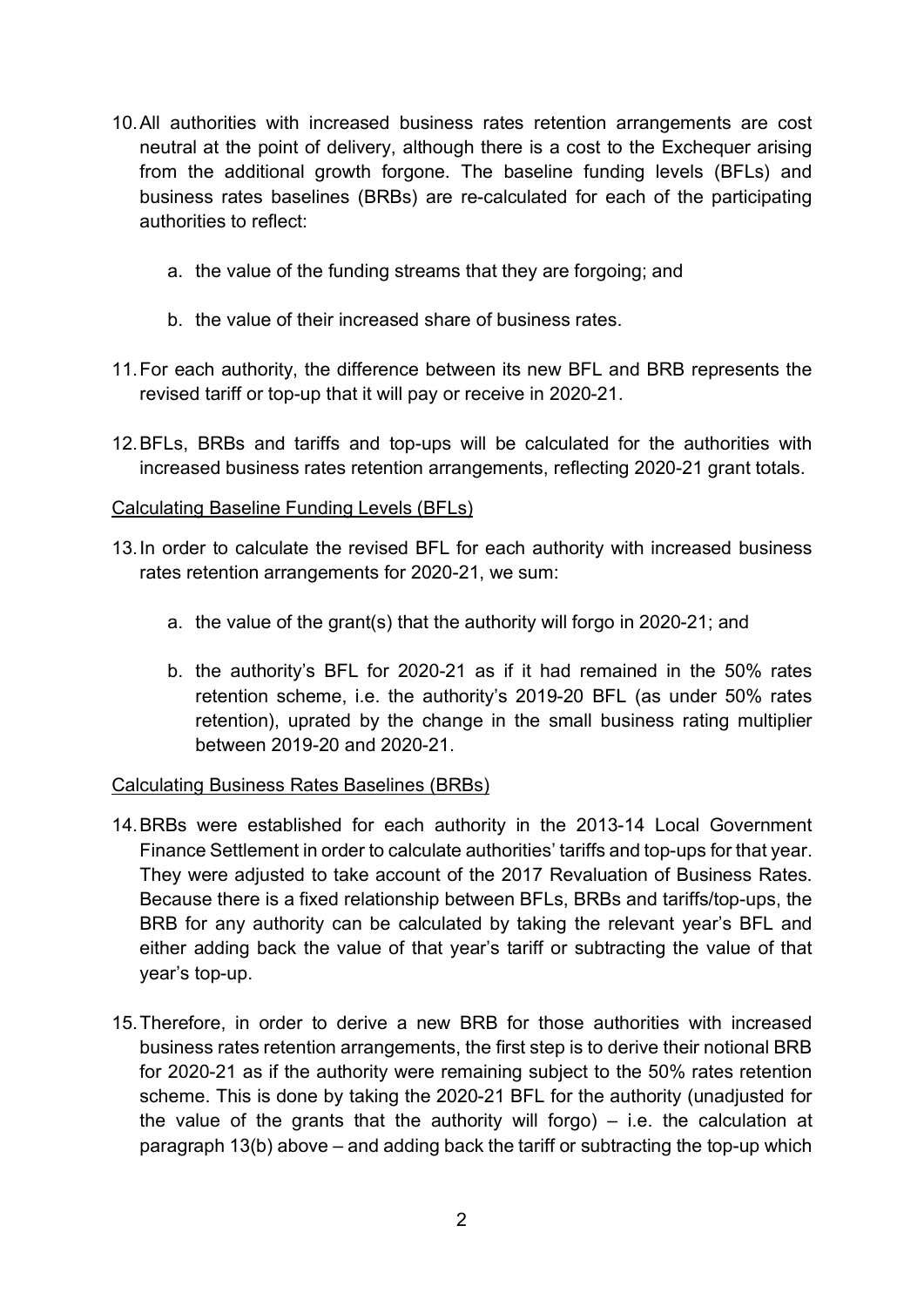they would have paid/received in 2020-21 if they had remained in the 50% retention scheme.

- 16.The notional 2020-21 BRB is then grossed-up by the increase in the authority's share of non-domestic rating income to calculate the BRB for each authority with increased business rates retention arrangements. For example, in the case of a Greater Manchester, or Liverpool City Region authority, the calculation is:
	- a. notional BRB under 50% rates retention divided by authority's local share of 49% and multiplied by agreed increased retention share of 99%

# Deriving Tariffs and Top-ups for authorities with increased business rates retention arrangements

- 17.Finally, having derived revised BFLs and BRBs for the authorities with increased business rates retention arrangements, a tariff, or top-up is calculated. The calculation is:
	- a. BFL minus BRB
- 18.The methodology set out above ensures that the authorities with increased business rates retention arrangements are cost neutral by ensuring that the value of the additional retained business rates is matched by the value of the grants forgone, plus the change in tariffs and top-ups. As such, there is no impact on the resources available to other authorities through the Settlement, or outside it. The additional growth retained by authorities would, in the absence of these authorities with increased business rates retention arrangements, have been due to central government.

### **Calculation of Core Spending Power**

- 19.The Core Spending Power figures do not reflect the impact of authorities with increased business rates retention arrangements. This is to enable funding allocations to be presented on a consistent basis and to allow, as far as possible, like for like comparisons between 'increased' and 'not increased' business rates retention authorities in 2020-21.
- 20.The Settlement Key Information tables show the actual figures resulting from the methodology outlined in this note for each of authorities with increased business rates retention arrangements in 2020-21.